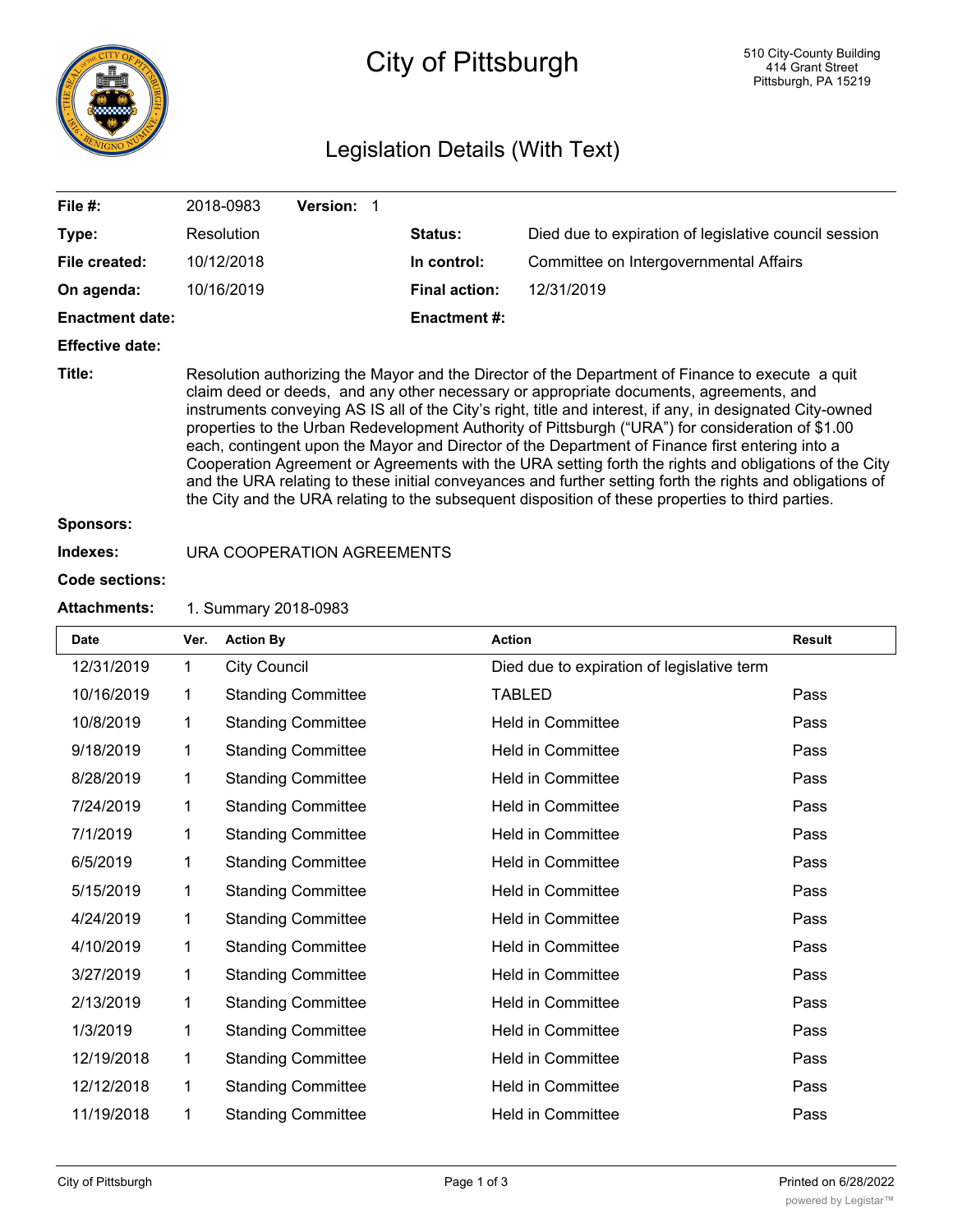| File #: 2018-0983, Version: 1 |  |                           |                   |      |  |
|-------------------------------|--|---------------------------|-------------------|------|--|
| 10/31/2018                    |  | <b>Standing Committee</b> | Held in Committee | Pass |  |
| 10/23/2018                    |  | City Council              | Read and referred |      |  |
| 10/16/2018                    |  | City Council              | Not introduced    |      |  |
|                               |  |                           |                   |      |  |

Resolution authorizing the Mayor and the Director of the Department of Finance to execute a quit claim deed or deeds, and any other necessary or appropriate documents, agreements, and instruments conveying AS IS all of the City's right, title and interest, if any, in designated City-owned properties to the Urban Redevelopment Authority of Pittsburgh ("URA") for consideration of \$1.00 each, contingent upon the Mayor and Director of the Department of Finance first entering into a Cooperation Agreement or Agreements with the URA setting forth the rights and obligations of the City and the URA relating to these initial conveyances and further setting forth the rights and obligations of the City and the URA relating to the subsequent disposition of these properties to third parties.

**Whereas,** pursuant to the Urban Redevelopment Law, 35 P.S. § 1701 *et. seq*. the URA is authorized to steward the development process, evaluate proposals, and ultimately sell City-owned property to promote the City's economic development; and

**Whereas,** pursuant to this authority and subject to the approval of its Board of Directors, the Urban Redevelopment Authority of Pittsburgh ("URA") desires to acquire all of the City's right, title and interest, if any, in City-owned properties located in 2nd Ward of the City of Pittsburgh designated in the Deed Registry Office of Allegheny County as Block 25-P, Lot 11 and Lot 12 (each a "Property" and collectively the "Properties") for consideration of \$1.00 each, contingent upon the Mayor and Director of the Department of Finance first entering into a Cooperation Agreement or Agreements, or amending a current Cooperation Agreement, between the City and the URA setting forth the rights and obligations of the City and the URA relating to the conveyances, including the URA's obligations to market the Properties, the URA's right to set the purchase price for each Property, the URA's obligations to seek input from the local community through a public process prior to marketing the Properties, the URA's obligation to hold and sell the Properties to third parties after conveyance to the URA, the URA's obligation to remit proceeds minus agreed-upon costs and expenses to the City from each conveyance of a Property to a third-party, and an acknowledgement that each Property may be conveyed to the URA separately over a period of time while the City occupies said property; and

**Whereas,** the Council of the City of Pittsburgh now desires to approve the conveyances to the URA, subject to the conditions set forth below.

## **Be it resolved by the Council of the City of Pittsburgh as follows:**

**Section 1.** The Mayor and the Director of the Department of Finance of the City of Pittsburgh are authorized to execute a quit claim deed or deeds, and any other necessary or appropriate documents, agreements, and instruments conveying AS IS all of the City's right, title and interest, if any, in City-owned properties located in 2nd Ward of the City of Pittsburgh designated in the Deed Registry Office of Allegheny County as Block 25-P, Lot 11 and Lot 12 (each a "Property" collectively the "Properties"), for which a more detailed description is attached hereto and incorporated herein as Exhibit A, to Urban Redevelopment Authority of Pittsburgh (the "URA") for consideration of \$1.00 each. Costs of closing of the Properties for these transfers from the City to the URA, including recording fees, and transfer taxes, will be split equally by the parties as further set forth in the Cooperation Agreement authorized in Section 2 herein.

**Section 2.** The aforementioned conveyances of the Properties to the URA are contingent upon the prior